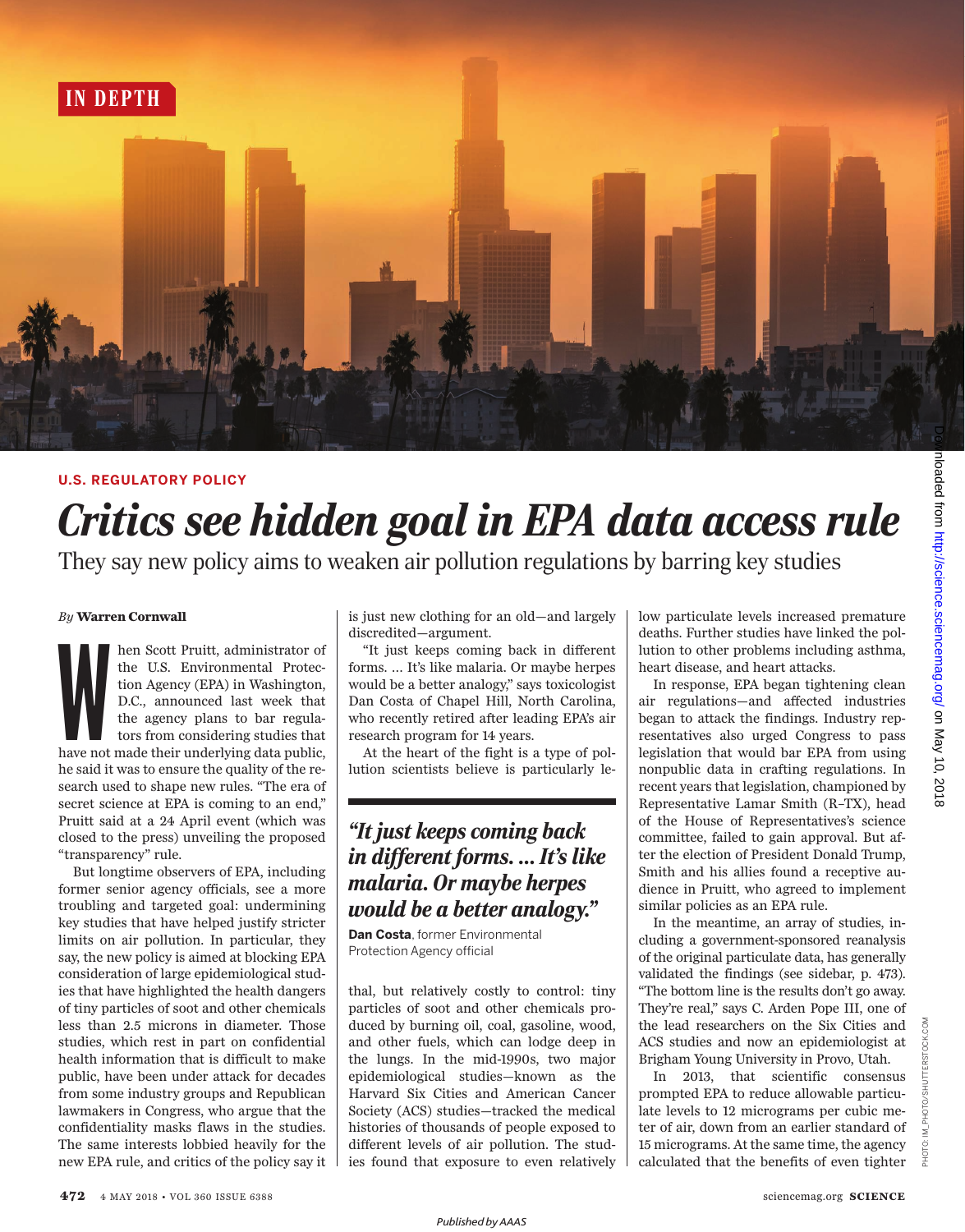

policy will make it harder to cut fine particles, such as those in smog blanketing Los Angeles, California.

standards would outweigh the costs. Lowering the standard to 11 micrograms would increase pollution-control costs by as much as \$1.35 billion in 2020, analysts estimated, but the health gains and lives saved would be worth as much as \$20 billion a year.

That cost-benefit ratio is "an inconvenient fact if you're someone who doesn't like air pollution regulations," says Gretchen Goldman, an analyst and former pollution scientist in the Washington, D.C., office of the Union of Concerned Scientists, which opposes the new EPA rule.

The timing of the rule—which observers expect EPA to adopt once a public comment period closes—is no coincidence, Goldman and others believe. The agency is about to embark on a periodic review of key air pollution limits, including those governing particulates. Even seemingly modest changes in how the agency evaluates the science could lead to lower estimates of the health benefits of tighter standards.

"If stakeholders can change the ground rules so that the EPA can't look at that [health] data, that kind of takes away the foundation on which to quantify the adverse effects of exposure," says environmental engineer Chris Frey of North Carolina State University in Raleigh. Frey previously chaired EPA's Clean Air Scientific Advisory Committee (CASAC) and now serves on an agency panel that reviews particulate pollution science.

The current head of EPA's CASAC, however, says the agency will still have good science to draw on. Anthony Cox, a statistician and risk analyst based in Denver, whom Pruitt appointed to lead the panel last year, says there are ways to analyze confidential health data without disclosing identities. He's confident

## **Clever use of public data could sidestep new rule**

*By* **Susan Cosier**

Tritics of the Environmental Protection Agency's (EPA's) move last w<br>to limit the agency's use of nonpudata say it is a thinly veiled effort<br>prevent regulators from drawing q<br>public health studies that have proved ritics of the Environmental Protection Agency's (EPA's) move last week to limit the agency's use of nonpublic data say it is a thinly veiled effort to prevent regulators from drawing on pivotal to justifying tougher air pollution limits (see main story, p. 472).

Recently, however, one research team has demonstrated what could be a way around the policy. They used publicly available data to produce high-quality findings on the ills of pollution that EPA's new policy might not be able to quash.

"This is a very highly contentious political climate, and we are taking the extra step to be as transparent as we can be," says biostatistician Francesca Dominici of the Harvard T. H. Chan School of Public Health in Boston, who led the studies. In one, published in *The New England Journal of Medicine* in June 2017, she and her colleagues used publicly accessible air pollution data and records compiled by the federal government's Medicare health insurance program to show that even modest pollution reductions could save more than 10,000 lives per year. In another, published in *JAMA* last December, they linked short-term exposure to air pollution levels below current limits to premature death among the elderly.

Previous studies suggesting that current levels of U.S. air pollution cause avoidable health problems and deaths typically relied on private health information painstakingly collected from a relatively limited group of participants. In contrast, Dominici's team tapped anonymized Medicare data on 60 million enrollees over 12 years. It revealed where people lived, their age, race, hospital visits, and when they died. The researchers also collected weather, pollution, census information, and other public

that the agency and his committee will "act with integrity and intelligence in using the best available science" when reviewing air pollution standards. (EPA did not respond to a request for comment.)

A first test could come later this year, when EPA researchers expect to finalize a report on the latest particulate science. Cox's committee would then review the report, which would underpin any agency decision about where to set new pollution thresholds. records from EPA and other agencies. They then divided the United States into a 1-kilometer-by-1-kilometer grid and used a computer model to see how levels of pollution compared with the health trajectories of the Medicare enrollees, taking into account confounding factors such as poverty and smoking.

The result is one of the largest and most statistically sophisticated studies of dirty air's health impacts, says air pollution specialist C. Arden Pope III of Brigham Young University in Provo, Utah. Pope helped lead earlier landmark air pollution studies relying on confidential data. Dominici's team, he says, "is taking a brand new cohort, and a huge one at that, and replicating the results" of previous studies. And anyone can download the same data and reanalyze the results, Dominici says—the exact goal EPA says it wants to achieve.

Public data can't be used to answer every important question about how pollution affects people, Dominici emphasizes. "I cannot look at pulmonary function or the thickness of your artery," she says. "Very well designed cohort studies are extremely important to scientific advancement, and when you're looking at the history of individuals, you have to maintain their confidentiality."

Still, EPA could soon be giving her team's studies a close look, because the agency is undertaking a periodic review of key air quality standards. Supporters of EPA's new data access policy have said they want to rid the regulatory process of potentially flawed "secret science." Now, the question is whether they will also object to EPA considering analyses of public data that, like previous studies, suggest tightening the standards would benefit public health.

*Susan Cosier is a journalist based in Chicago, Illinois.*

In the meantime, Frey questions whether the new rule, which would apply only to "significant" regulations judged to cost \$100 million or more, will survive an expected court challenge. In particular, he wonders how EPA will meet its legal obligation, spelled out by Congress, to base regulations on the "best available science" if it tries to disregard a large body of accepted research. "I don't see how," he says, "EPA could defend that in court." $\blacksquare$